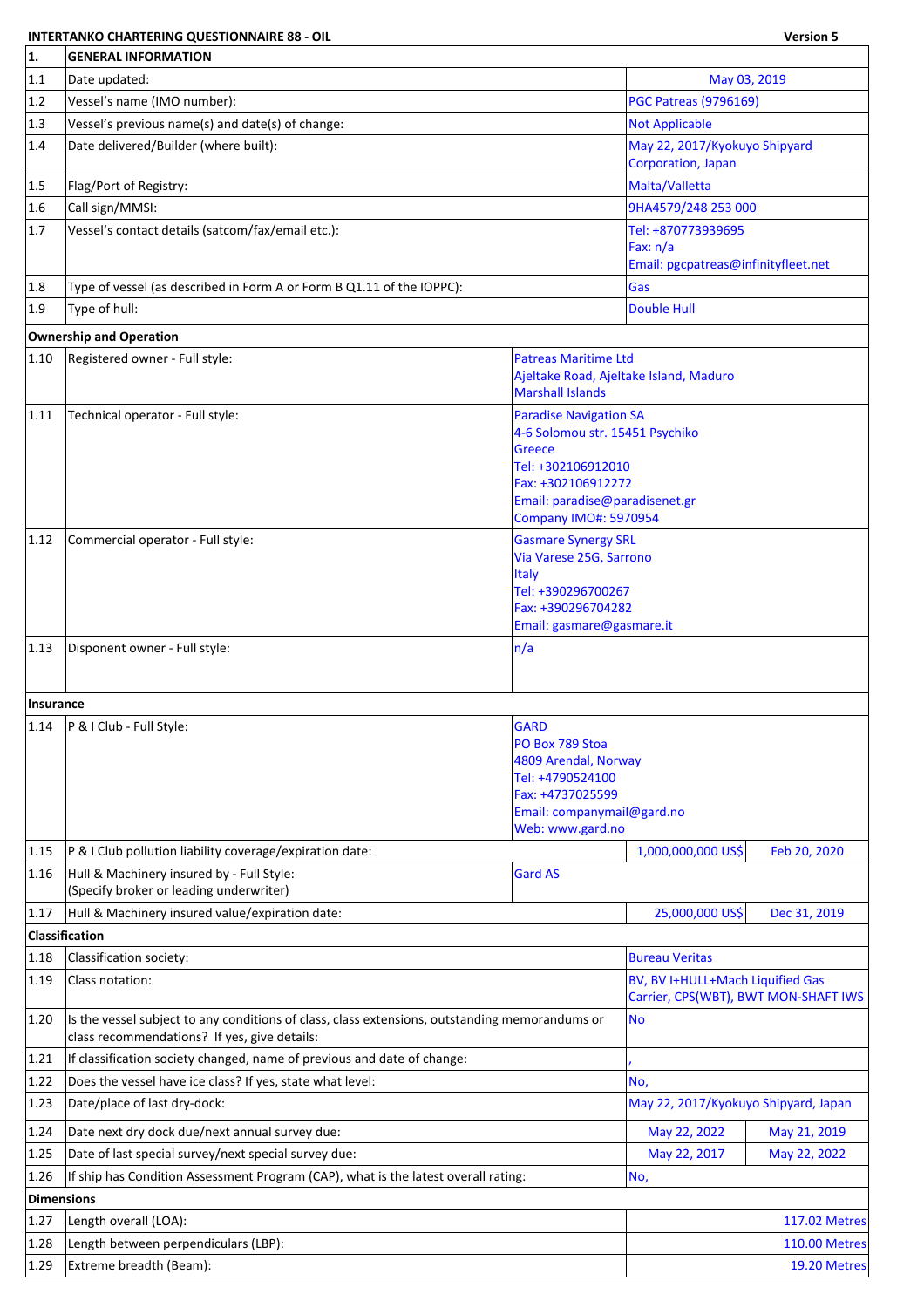| 1.30     | Moulded depth:                                                                        |             |              | 9.00 Metres                                                                                                                                                                                                                                                                                                                                                                                                                                                                                                                                                                                                                                                                                                                                                                                                                                                                                                                                      |                                                                                                                                                                                                              |  |
|----------|---------------------------------------------------------------------------------------|-------------|--------------|--------------------------------------------------------------------------------------------------------------------------------------------------------------------------------------------------------------------------------------------------------------------------------------------------------------------------------------------------------------------------------------------------------------------------------------------------------------------------------------------------------------------------------------------------------------------------------------------------------------------------------------------------------------------------------------------------------------------------------------------------------------------------------------------------------------------------------------------------------------------------------------------------------------------------------------------------|--------------------------------------------------------------------------------------------------------------------------------------------------------------------------------------------------------------|--|
| 1.31     | Keel to masthead (KTM)/ Keel to masthead (KTM) in collapsed condition, if applicable: |             |              | 36.15 Metres                                                                                                                                                                                                                                                                                                                                                                                                                                                                                                                                                                                                                                                                                                                                                                                                                                                                                                                                     |                                                                                                                                                                                                              |  |
| 1.32     | Distance bridge front to center of manifold:                                          |             |              |                                                                                                                                                                                                                                                                                                                                                                                                                                                                                                                                                                                                                                                                                                                                                                                                                                                                                                                                                  | <b>39.287 Metres</b>                                                                                                                                                                                         |  |
| 1.33     | Bow to center manifold (BCM)/Stern to center manifold (SCM):                          |             |              | 54.70 Metres                                                                                                                                                                                                                                                                                                                                                                                                                                                                                                                                                                                                                                                                                                                                                                                                                                                                                                                                     | 62.30 Metres                                                                                                                                                                                                 |  |
| 1.34     | Parallel body distances                                                               |             | Lightship    | <b>Normal Ballast</b>                                                                                                                                                                                                                                                                                                                                                                                                                                                                                                                                                                                                                                                                                                                                                                                                                                                                                                                            | Summer Dwt                                                                                                                                                                                                   |  |
|          | Forward to mid-point manifold:                                                        |             |              | <b>15.733 Metres</b>                                                                                                                                                                                                                                                                                                                                                                                                                                                                                                                                                                                                                                                                                                                                                                                                                                                                                                                             | <b>19.249 Metres</b>                                                                                                                                                                                         |  |
|          | Aft to mid-point manifold:                                                            |             |              | <b>20.998 Metres</b>                                                                                                                                                                                                                                                                                                                                                                                                                                                                                                                                                                                                                                                                                                                                                                                                                                                                                                                             | <b>34.987 Metres</b>                                                                                                                                                                                         |  |
|          | Parallel body length:                                                                 |             |              | 36.731 Metres                                                                                                                                                                                                                                                                                                                                                                                                                                                                                                                                                                                                                                                                                                                                                                                                                                                                                                                                    | <b>54.236 Metres</b>                                                                                                                                                                                         |  |
| Tonnages |                                                                                       |             |              |                                                                                                                                                                                                                                                                                                                                                                                                                                                                                                                                                                                                                                                                                                                                                                                                                                                                                                                                                  |                                                                                                                                                                                                              |  |
| 1.35     | Net Tonnage:                                                                          |             |              |                                                                                                                                                                                                                                                                                                                                                                                                                                                                                                                                                                                                                                                                                                                                                                                                                                                                                                                                                  | 2,095                                                                                                                                                                                                        |  |
| 1.36     | Gross Tonnage/Reduced Gross Tonnage (if applicable):                                  |             |              | 6,248                                                                                                                                                                                                                                                                                                                                                                                                                                                                                                                                                                                                                                                                                                                                                                                                                                                                                                                                            |                                                                                                                                                                                                              |  |
| 1.37     | Suez Canal Tonnage - Gross (SCGT)/Net (SCNT):                                         |             |              | 6,943.97                                                                                                                                                                                                                                                                                                                                                                                                                                                                                                                                                                                                                                                                                                                                                                                                                                                                                                                                         | 5,872.66                                                                                                                                                                                                     |  |
| 1.38     | Panama Canal Net Tonnage (PCNT):                                                      |             |              |                                                                                                                                                                                                                                                                                                                                                                                                                                                                                                                                                                                                                                                                                                                                                                                                                                                                                                                                                  | 5,310                                                                                                                                                                                                        |  |
|          | Loadline Information                                                                  |             |              |                                                                                                                                                                                                                                                                                                                                                                                                                                                                                                                                                                                                                                                                                                                                                                                                                                                                                                                                                  |                                                                                                                                                                                                              |  |
| 1.39     | Loadline                                                                              | Freeboard   | Draft        | Deadweight                                                                                                                                                                                                                                                                                                                                                                                                                                                                                                                                                                                                                                                                                                                                                                                                                                                                                                                                       | Displacement                                                                                                                                                                                                 |  |
|          | Summer:                                                                               | 2.22 Metres | 6.81 Metres  | 6,861 Metric<br><b>Tonnes</b>                                                                                                                                                                                                                                                                                                                                                                                                                                                                                                                                                                                                                                                                                                                                                                                                                                                                                                                    | 10,831 Metric<br><b>Tonnes</b>                                                                                                                                                                               |  |
|          | Winter:                                                                               | 2.37 Metres | 6.67 Metres  | 6,583 Metric<br><b>Tonnes</b>                                                                                                                                                                                                                                                                                                                                                                                                                                                                                                                                                                                                                                                                                                                                                                                                                                                                                                                    | 10,553 Metric<br><b>Tonnes</b>                                                                                                                                                                               |  |
|          | Tropical:                                                                             | 2.08 Metres | 6.96 Metres  | 7,142 Metric<br><b>Tonnes</b>                                                                                                                                                                                                                                                                                                                                                                                                                                                                                                                                                                                                                                                                                                                                                                                                                                                                                                                    | 11,112 Metric<br><b>Tonnes</b>                                                                                                                                                                               |  |
|          | Lightship:                                                                            | 6.09 Metres | 2.91 Metres  |                                                                                                                                                                                                                                                                                                                                                                                                                                                                                                                                                                                                                                                                                                                                                                                                                                                                                                                                                  | 3,970 Metric Tonnes                                                                                                                                                                                          |  |
|          | <b>Normal Ballast Condition:</b>                                                      | 5.11 Metres | 3.889 Metres | <b>Tonnes</b>                                                                                                                                                                                                                                                                                                                                                                                                                                                                                                                                                                                                                                                                                                                                                                                                                                                                                                                                    | 1,696 Metric 5,666 Metric Tonnes                                                                                                                                                                             |  |
|          | Segregated Ballast Condition:                                                         |             |              |                                                                                                                                                                                                                                                                                                                                                                                                                                                                                                                                                                                                                                                                                                                                                                                                                                                                                                                                                  |                                                                                                                                                                                                              |  |
| 1.40     | FWA/TPC at summer draft:                                                              |             |              |                                                                                                                                                                                                                                                                                                                                                                                                                                                                                                                                                                                                                                                                                                                                                                                                                                                                                                                                                  | 137 Millimetres 19.66 Metric Tonnes                                                                                                                                                                          |  |
| 1.41     | Does vessel have multiple SDWT? If yes, please provide all assigned loadlines:        |             |              | <b>No</b>                                                                                                                                                                                                                                                                                                                                                                                                                                                                                                                                                                                                                                                                                                                                                                                                                                                                                                                                        |                                                                                                                                                                                                              |  |
| 1.42     | Constant (excluding fresh water):                                                     |             |              |                                                                                                                                                                                                                                                                                                                                                                                                                                                                                                                                                                                                                                                                                                                                                                                                                                                                                                                                                  |                                                                                                                                                                                                              |  |
| 1.43     |                                                                                       |             |              | a) Open Seas - The UKC to exceed 50% of                                                                                                                                                                                                                                                                                                                                                                                                                                                                                                                                                                                                                                                                                                                                                                                                                                                                                                          |                                                                                                                                                                                                              |  |
| 1.44     | What is the company guidelines for Under Keel Clearance (UKC) for this vessel?        |             |              | and no further UKC calculations required<br>b)For sailing in confined waters,<br>excluding Channels, Fairways and<br>alongside a terminal - Where the UKC is<br>less than 50% of the vessel's current<br>maximum static draft the vessel shall<br>maintain a minimum UKC of 10% of the<br>current maximum static draft not falling<br>short of 1.0m, after taking into account<br>applicable dynamic factors<br>c) For sailing in Channels and Fairways -<br>Whilst "Underway" the minimum UKC<br>required is 1.5% of the moulded breadth<br>of the vessel, but not less than 0.6m,<br>after taking into account applicable<br>dynamic factors4.<br>/ SBM / Open Locations - Minimum UKC<br>of 15% of the current maximum static<br>draft not falling short of 1.5m, after<br>taking into account applicable dynamic<br>factors<br>CBM - 1.5% of the moulded breadth of<br>taking into account applicable dynamic<br>factors<br><b>Full Mast</b> | the vessel's current maximum static draft<br>d) Whilst moored at Sea Island Terminals<br>e) Whilst berth alongside a terminal or at<br>the vessel, not falling short of 0.3m, after<br><b>Collapsed Mast</b> |  |
|          | What is the max height of mast above waterline (air draft)<br>Summer deadweight:      |             |              | 29.34 Metres                                                                                                                                                                                                                                                                                                                                                                                                                                                                                                                                                                                                                                                                                                                                                                                                                                                                                                                                     | 0 Metres                                                                                                                                                                                                     |  |
|          | Normal ballast:                                                                       |             |              | 31.61 Metres                                                                                                                                                                                                                                                                                                                                                                                                                                                                                                                                                                                                                                                                                                                                                                                                                                                                                                                                     | 0 Metres                                                                                                                                                                                                     |  |
|          | Lightship:                                                                            |             |              | 33.24 Metres                                                                                                                                                                                                                                                                                                                                                                                                                                                                                                                                                                                                                                                                                                                                                                                                                                                                                                                                     | 0 Metres                                                                                                                                                                                                     |  |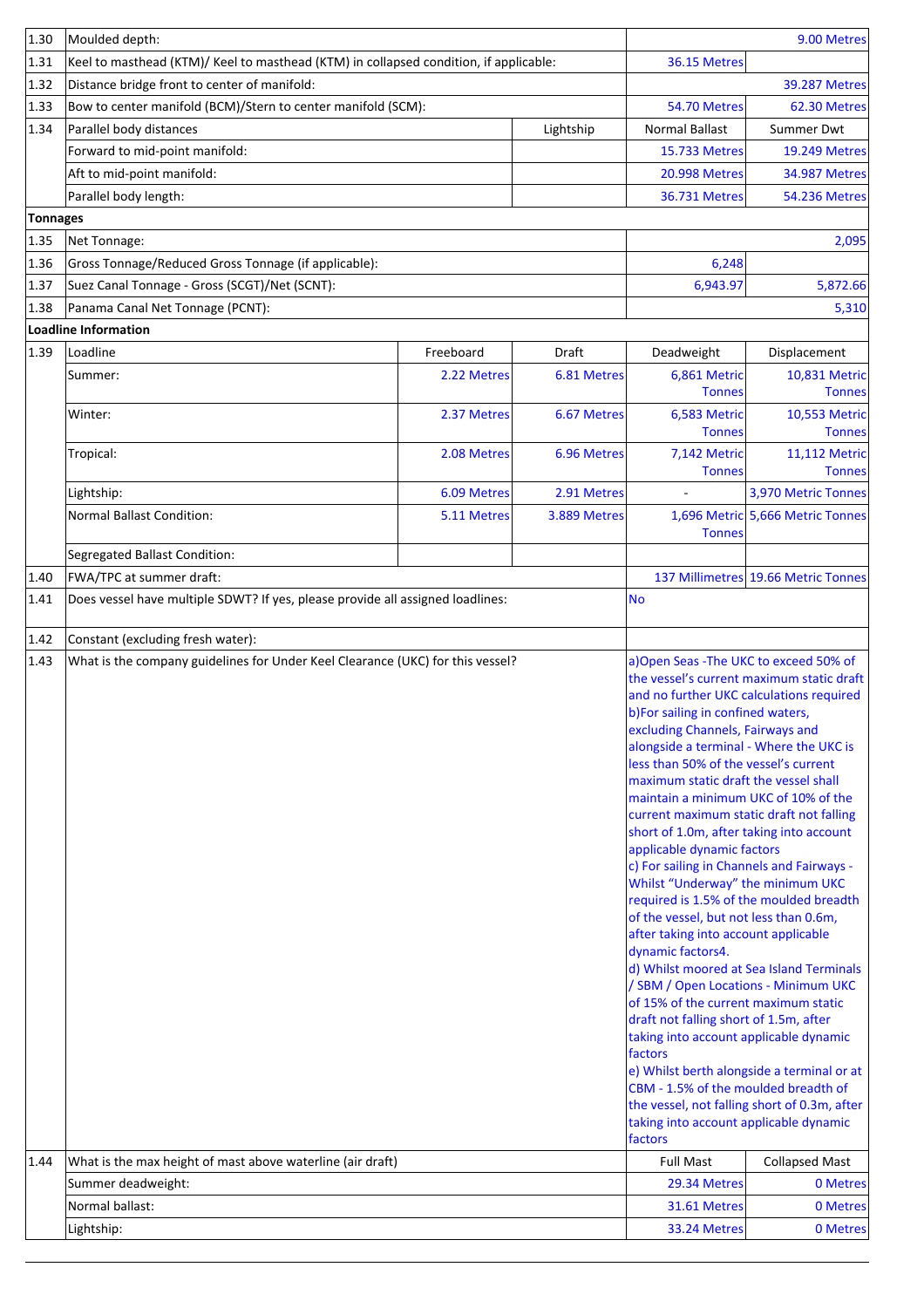| 2.             | <b>CERTIFICATES</b>                                                                                                                   | <b>Issued</b>         | <b>Last Annual</b> | Last Intermediate | <b>Expires</b>        |
|----------------|---------------------------------------------------------------------------------------------------------------------------------------|-----------------------|--------------------|-------------------|-----------------------|
| 2.1            | Safety Equipment Certificate (SEC):                                                                                                   | May 22, 2017          | Jul 22, 2018       |                   | May 21, 2022          |
| 2.2            | Safety Radio Certificate (SRC):                                                                                                       | May 22, 2017          | Jul 22, 2018       |                   | May 21, 2022          |
| 2.3            | Safety Construction Certificate (SCC):                                                                                                | May 22, 2017          | Jul 22, 2018       |                   | May 21, 2022          |
| 2.4            | International Loadline Certificate (ILC):                                                                                             | May 22, 2017          | Jul 22, 2018       |                   | May 21, 2022          |
| 2.5            | International Oil Pollution Prevention Certificate (IOPPC):                                                                           | May 22, 2017          | Jul 22, 2018       |                   | May 21, 2022          |
| 2.6            | International Ship Security Certificate (ISSC):                                                                                       | Nov 09, 2017          |                    |                   | Nov 09, 2022          |
| 2.7            | Maritime Labour Certificate (MLC):                                                                                                    | Nov 09, 2017          | N/A                |                   | Nov 09, 2022          |
| 2.8            | ISM Safety Management Certificate (SMC):                                                                                              | Nov 09, 2017          |                    |                   | Nov 09, 2022          |
| 2.9            | Document of Compliance (DOC):                                                                                                         | Apr 19, 2018          | Mar 30, 2018       |                   | Apr 28, 2023          |
| 2.10           | USCG Certificate of Compliance (USCGCOC):                                                                                             |                       |                    |                   |                       |
| 2.11           | Civil Liability Convention (CLC) 1992 Certificate:                                                                                    | <b>Not Applicable</b> | N/A                | N/A               | <b>Not Applicable</b> |
| 2.12           | Civil Liability for Bunker Oil Pollution Damage Convention<br>(CLBC) Certificate:                                                     | Feb 20, 2019          | N/A                | N/A               | Feb 20, 2020          |
| 2.13           | Liability for the Removal of Wrecks Certificate (WRC):                                                                                | Feb 20, 2019          | N/A                | N/A               | Feb 20, 2020          |
| 2.14           | U.S. Certificate of Financial Responsibility (COFR):                                                                                  | May 25, 2017          | N/A                | N/A               | May 25, 2020          |
| 2.15           | Certificate of Class (COC):                                                                                                           | May 22, 2017          | Jul 22, 2018       |                   | May 21, 2022          |
| 2.16           | International Sewage Pollution Prevention Certificate<br>(ISPPC):                                                                     | May 22, 2017          | N/A                | N/A               | May 21, 2022          |
| 2.17           | Certificate of Fitness (COF):                                                                                                         | May 22, 2017          | Jul 22, 2018       |                   | May 21, 2022          |
| 2.18           | International Energy Efficiency Certificate (IEEC):                                                                                   | May 22, 2017          | N/A                | N/A               | N/A                   |
| 2.19           | International Air Pollution Prevention Certificate (IAPPC):                                                                           | May 22, 2017          | Jul 22, 2018       |                   | May 21, 2022          |
|                | Documentation                                                                                                                         |                       |                    |                   |                       |
| 2.20           | Owner warrant that vessel is member of ITOPF and will remain so for the entire duration of this<br>voyage/contract:                   |                       |                    | Yes               |                       |
| 2.21           | Does vessel have in place a Drug and Alcohol Policy complying with OCIMF guidelines for Control<br>of Drugs and Alcohol Onboard Ship? |                       |                    | Yes               |                       |
| 2.22           | Is the ITF Special Agreement on board (if applicable)?                                                                                |                       |                    | Yes               |                       |
| $ 2.23\rangle$ | ITF Blue Card expiry date (if applicable):                                                                                            |                       |                    | May 21, 2019      |                       |

| 3.            | <b>CREW</b>                                                       |                                                                                                                                                                                                                                                                     |   |                                                                                                                                                                                      |  |
|---------------|-------------------------------------------------------------------|---------------------------------------------------------------------------------------------------------------------------------------------------------------------------------------------------------------------------------------------------------------------|---|--------------------------------------------------------------------------------------------------------------------------------------------------------------------------------------|--|
| 3.1           | Nationality of Master:                                            |                                                                                                                                                                                                                                                                     |   | Filipino                                                                                                                                                                             |  |
| 3.2           | Number and nationality of Officers:                               |                                                                                                                                                                                                                                                                     | 8 | Filipino                                                                                                                                                                             |  |
| $ 3.3\rangle$ | Number and nationality of Crew:                                   |                                                                                                                                                                                                                                                                     | 8 | Filipino                                                                                                                                                                             |  |
| 3.4           | What is the common working language onboard:                      |                                                                                                                                                                                                                                                                     |   | <b>English</b>                                                                                                                                                                       |  |
| 3.5           | Do officers speak and understand English?                         |                                                                                                                                                                                                                                                                     |   | Yes                                                                                                                                                                                  |  |
| 3.6           | If Officers/ratings employed by a manning agency - Full<br>style: | <b>Officers: CROSSWORLD MARINE S.A.</b><br>71, Possidonos Ave.& A.G. Papandreou 71, Possidonos Ave.& A.G. Papandreou<br>Street,<br>Glyfada, GR-166 74 Athens, GREECE<br>Tel: +30 210 8983474<br>Fax: +30 210 8983276<br>Email:<br>loper.athens@crossworldmarine.com |   | <b>Ratings: CROSSWORLD MARINE S.A.</b><br>Street,<br>Glyfada, GR-166 74 Athens, GREECE<br>Tel: +30 210 8983474<br>Fax: +30 210 8983276<br>Email:<br>oper.athens@crossworldmarine.com |  |

| 4.   | <b>FOR USA CALLS</b>                                                                                                                     |                                                                                                                                                                                    |
|------|------------------------------------------------------------------------------------------------------------------------------------------|------------------------------------------------------------------------------------------------------------------------------------------------------------------------------------|
| 14.1 | Has the vessel Operator submitted a Vessel Spill Response Plan to the US Coast Guard which has<br>been approved by official USCG letter? | <b>Yes</b>                                                                                                                                                                         |
| 4.2  | Qualified individual (QI) - Full style:                                                                                                  | <b>Gallagher Marine Systems Inc</b><br>200 CENTURY PARKWAY, SUITE D MT. LAUREL, NEW JERSEY,<br><b>USA 08054</b><br>Tel: +17036834700<br>Fax: +18566423945<br>Email: info@chgms.com |
| 4.3  | Oil Spill Response Organization (OSRO) - Full style:                                                                                     | <b>National Response Corporation</b><br>350 SUNRISE HIGHWAY, BUILDING 200, SUITE 200, GREAT<br><b>RIVER, NY 11739</b><br>Tel: +16312249141<br>Fax: +16312249082                    |
| 4.4  | Salvage and Marine Firefighting Services (SMFF) - Full Style:                                                                            | <b>Resolve Marine Group Inc</b>                                                                                                                                                    |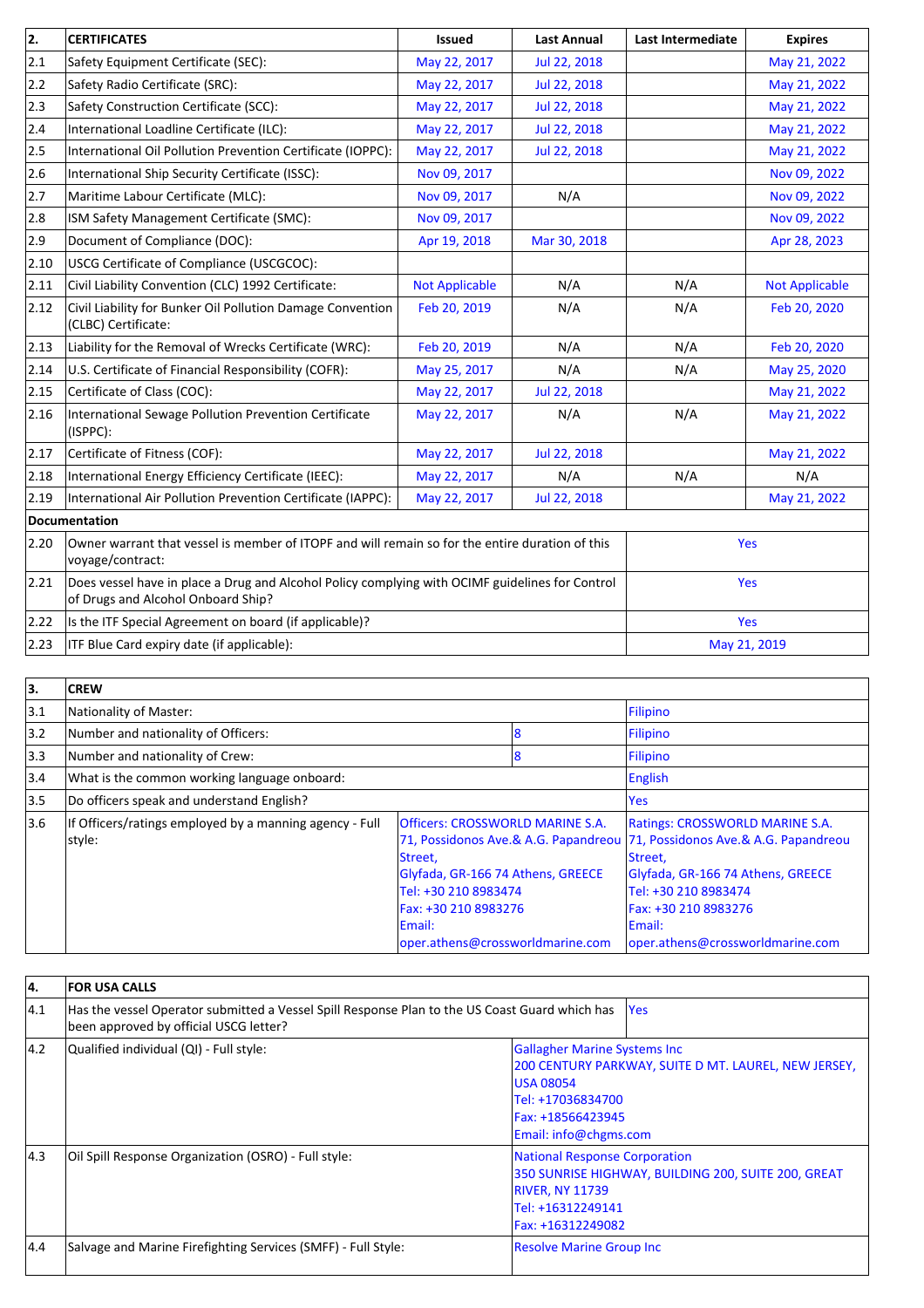| 15.  | SAFETY/HELICOPTER                                                                                                                            |                                         |
|------|----------------------------------------------------------------------------------------------------------------------------------------------|-----------------------------------------|
| 15.1 | [Is the vessel operated under a Quality Management System? If Yes, what type of system?<br>(ISO9001 or IMO Resolution A.741(18) as amended): | lYes<br><b>IMO Resolution A.741(18)</b> |
| 15.2 | Can the ship comply with the ICS Helicopter Guidelines?                                                                                      | INo.                                    |
|      | $ 5.2.1 $ If Yes, state whether winching or landing area provided:                                                                           |                                         |
|      | 5.2.2   If Yes, what is the diameter of the circle provided:                                                                                 |                                         |

| 66. | <b>COATING/ANODES</b> |           |                                                        |                   |           |
|-----|-----------------------|-----------|--------------------------------------------------------|-------------------|-----------|
| 6.1 | <b>Tank Coating</b>   | Coated    | Type                                                   | To What Extent    | Anodes    |
|     | Cargo tanks:          | <b>No</b> |                                                        |                   | <b>No</b> |
|     | Ballast tanks:        | Yes       | <b>Pure Epoxy NOA</b><br>60 HS-N (by<br>Nippon Paints) | <b>Whole Tank</b> | Yes       |
|     | Slop tanks:           | N/A       |                                                        |                   | N/A       |

| 17.  | <b>BALLAST</b>        |     |             |                        |                            |
|------|-----------------------|-----|-------------|------------------------|----------------------------|
| 17.1 | Pumps                 | No. | <b>Type</b> | Capacity               | At What Head<br>$(sg=1.0)$ |
|      | <b>Ballast Pumps:</b> |     | Centrifugal | 500 Cu.<br>Metres/Hour | 12 Metres                  |
|      | Ballast Eductors:     |     |             |                        |                            |

| 8.                 | <b>CARGO</b>                                                                                       |                               |                     |  |
|--------------------|----------------------------------------------------------------------------------------------------|-------------------------------|---------------------|--|
|                    | <b>Double Hull Vessels</b>                                                                         |                               |                     |  |
| 8.1                | Is vessel fitted with centerline bulkhead in all cargo tanks? If Yes, solid or perforated:         | N/A,                          |                     |  |
|                    | <b>Cargo Tank Capacities</b>                                                                       |                               |                     |  |
| 8.2                | Number of cargo tanks and total cubic capacity (98%):                                              | 2                             | 7,394.40 Cu. Metres |  |
| 8.2.1              | Capacity (98%) of each natural segregation with double valve (specify tanks):                      | 98%                           |                     |  |
| 8.2.2              | IMO class (Oil/Chemical Ship Type 1, 2 or 3):                                                      | N/A                           |                     |  |
| 8.3                | Number of slop tanks and total cubic capacity (98%):                                               |                               |                     |  |
| 8.3.1              | Specify segregations which slops tanks belong to and their capacity with double valve:             |                               |                     |  |
| 8.3.2              | Residual/retention oil tank(s) capacity (98%), if applicable:                                      |                               |                     |  |
| <b>SBT Vessels</b> |                                                                                                    |                               |                     |  |
| 8.3.3              | What is total SBT capacity and percentage of SDWT vessel can maintain?                             | 2,065.93 Cu.<br><b>Metres</b> |                     |  |
| 8.3.4              | Does vessel meet the requirements of MARPOL Annex I Reg 18.2:                                      | Yes                           |                     |  |
|                    | <b>Cargo Handling and Pumping Systems</b>                                                          |                               |                     |  |
| 8.4                | How many grades/products can vessel load/discharge with double valve segregation:                  | $\overline{2}$                |                     |  |
| 8.5                | Are there any cargo tank filling restrictions?                                                     | <b>No</b>                     |                     |  |
|                    | If yes, specify number of slack tanks, max s.g., ullage restrictions etc.:                         |                               |                     |  |
| 8.6                | Max loading rate for homogenous cargo                                                              | With VECS                     | <b>Without VECS</b> |  |
|                    | Loaded per manifold connection:                                                                    |                               |                     |  |
|                    | Loaded simultaneously through all manifolds:                                                       |                               |                     |  |
|                    | <b>Cargo Control Room</b>                                                                          |                               |                     |  |
| 8.7                | Is ship fitted with a Cargo Control Room (CCR)?                                                    |                               | Yes                 |  |
| 8.8                | Can tank innage/ullage be read from the CCR?                                                       |                               | Yes                 |  |
|                    | <b>Gauging and Sampling</b>                                                                        |                               |                     |  |
| 8.9                | Is gauging system certified and calibrated? If no, specify which ones are not calibrated:          | Yes,                          |                     |  |
|                    | What type of fixed closed tank gauging system is fitted:                                           | Floating                      |                     |  |
|                    | Are high level alarms fitted to the cargo tanks? If Yes, indicate whether to all tanks or partial: | Yes, All                      |                     |  |
| 8.9.1              | Can cargo be transferred under closed loading conditions in accordance with ISGOTT 11.1.6.6?       |                               | <b>Yes</b>          |  |
| 8.9.2              | Are cargo tanks fitted with multipoint gauging? If yes, specify type and locations:                | Yes,                          |                     |  |
| 8.10               | Number of portable gauging units (example- MMC) on board:                                          |                               |                     |  |
|                    | <b>Vapor Emission Control System (VECS)</b>                                                        |                               |                     |  |
| 8.11               | Is a vapour return system (VRS) fitted?                                                            | N/A                           |                     |  |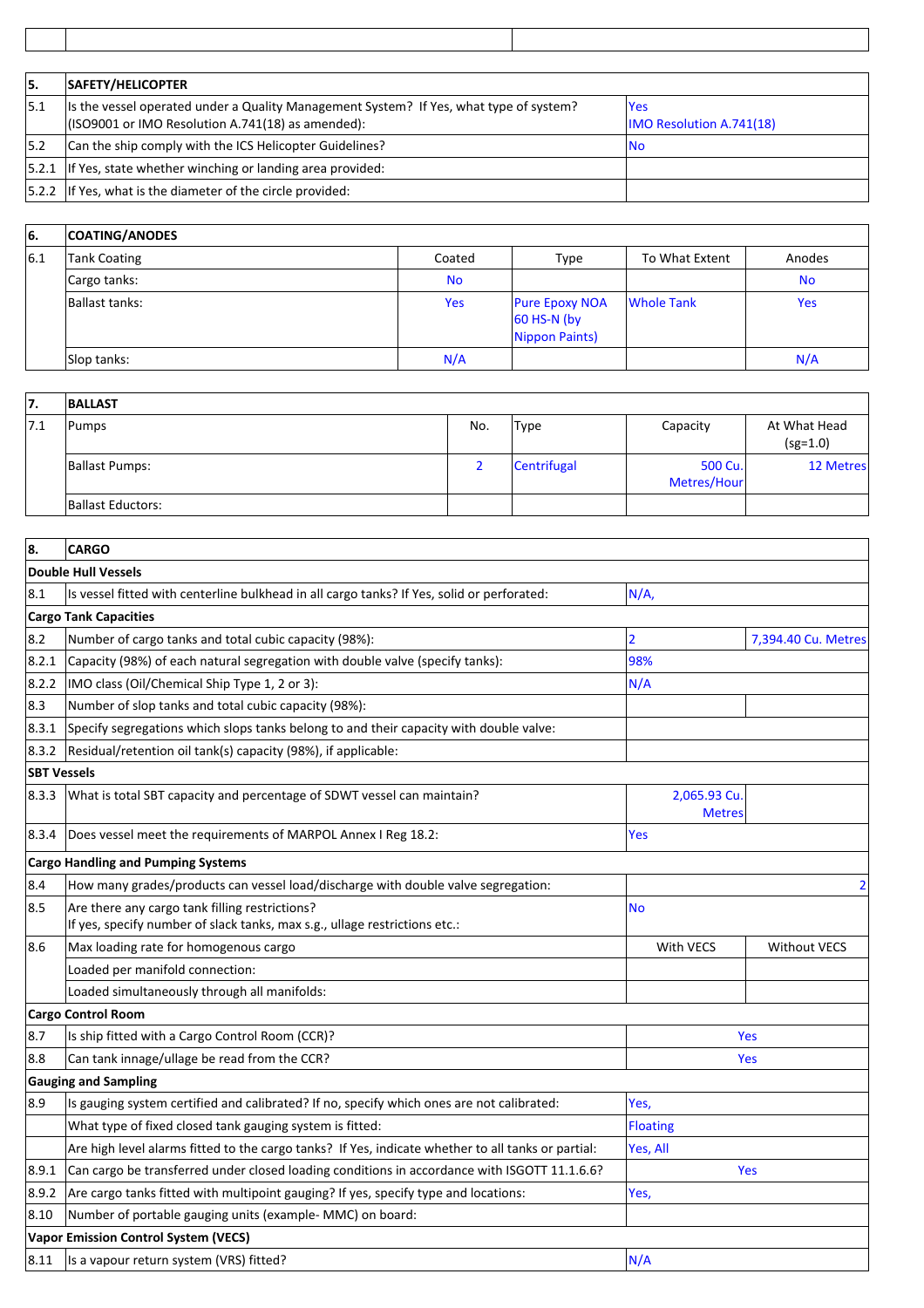| 8.12          | Number/size of VECS manifolds (per side):                                                                                              |      |                                                                                                                                                                                                                                                                                                                                                                                                                                                                                                                                                                                                                                                                                                                                                                                                                                                                                                                                                                        |                                                                                                          |
|---------------|----------------------------------------------------------------------------------------------------------------------------------------|------|------------------------------------------------------------------------------------------------------------------------------------------------------------------------------------------------------------------------------------------------------------------------------------------------------------------------------------------------------------------------------------------------------------------------------------------------------------------------------------------------------------------------------------------------------------------------------------------------------------------------------------------------------------------------------------------------------------------------------------------------------------------------------------------------------------------------------------------------------------------------------------------------------------------------------------------------------------------------|----------------------------------------------------------------------------------------------------------|
| 8.13          | Number/size/type of VECS reducers:                                                                                                     |      |                                                                                                                                                                                                                                                                                                                                                                                                                                                                                                                                                                                                                                                                                                                                                                                                                                                                                                                                                                        |                                                                                                          |
| Venting       |                                                                                                                                        |      |                                                                                                                                                                                                                                                                                                                                                                                                                                                                                                                                                                                                                                                                                                                                                                                                                                                                                                                                                                        |                                                                                                          |
| 8.14          | State what type of venting system is fitted:                                                                                           |      |                                                                                                                                                                                                                                                                                                                                                                                                                                                                                                                                                                                                                                                                                                                                                                                                                                                                                                                                                                        |                                                                                                          |
|               | <b>Cargo Manifolds and Reducers</b>                                                                                                    |      |                                                                                                                                                                                                                                                                                                                                                                                                                                                                                                                                                                                                                                                                                                                                                                                                                                                                                                                                                                        |                                                                                                          |
| 8.15          | Total number/size of cargo manifold connections on each side:                                                                          |      | 3/2x6" vapor, 1x10" liquid - each side                                                                                                                                                                                                                                                                                                                                                                                                                                                                                                                                                                                                                                                                                                                                                                                                                                                                                                                                 |                                                                                                          |
| 8.16          | What type of valves are fitted at manifold:                                                                                            |      | <b>KLCB SUS</b>                                                                                                                                                                                                                                                                                                                                                                                                                                                                                                                                                                                                                                                                                                                                                                                                                                                                                                                                                        |                                                                                                          |
| 8.17          | What is the material/rating of the manifold:                                                                                           |      | <b>KLFB (JIS 20K)/</b>                                                                                                                                                                                                                                                                                                                                                                                                                                                                                                                                                                                                                                                                                                                                                                                                                                                                                                                                                 |                                                                                                          |
|               | 8.17.1 Does vessel comply with the latest edition of the OCIMF 'Recommendations for Oil Tanker<br>Manifolds and Associated Equipment'? |      |                                                                                                                                                                                                                                                                                                                                                                                                                                                                                                                                                                                                                                                                                                                                                                                                                                                                                                                                                                        | Yes                                                                                                      |
| 8.18          | Distance between cargo manifold centers:                                                                                               |      |                                                                                                                                                                                                                                                                                                                                                                                                                                                                                                                                                                                                                                                                                                                                                                                                                                                                                                                                                                        | 1,500 Millimetres                                                                                        |
| 8.19          | Distance ships rail to manifold:                                                                                                       |      |                                                                                                                                                                                                                                                                                                                                                                                                                                                                                                                                                                                                                                                                                                                                                                                                                                                                                                                                                                        | 2,290 Millimetres                                                                                        |
| 8.20          | Distance manifold to ships side:                                                                                                       |      |                                                                                                                                                                                                                                                                                                                                                                                                                                                                                                                                                                                                                                                                                                                                                                                                                                                                                                                                                                        | 2,350 Millimetres                                                                                        |
| 8.21          | Top of rail to center of manifold:                                                                                                     |      |                                                                                                                                                                                                                                                                                                                                                                                                                                                                                                                                                                                                                                                                                                                                                                                                                                                                                                                                                                        | 270 Millimetres                                                                                          |
| 8.22          | Distance main deck to center of manifold:                                                                                              |      |                                                                                                                                                                                                                                                                                                                                                                                                                                                                                                                                                                                                                                                                                                                                                                                                                                                                                                                                                                        | 1,200 Millimetres                                                                                        |
| 8.23          | Spill tank grating to center of manifold:                                                                                              |      |                                                                                                                                                                                                                                                                                                                                                                                                                                                                                                                                                                                                                                                                                                                                                                                                                                                                                                                                                                        | 1,200 Millimetres                                                                                        |
| 8.24          | Manifold height above the waterline in normal ballast/at SDWT condition:                                                               |      | 6.32 Metres                                                                                                                                                                                                                                                                                                                                                                                                                                                                                                                                                                                                                                                                                                                                                                                                                                                                                                                                                            | 3.40 Metres                                                                                              |
| 8.25<br> 8.26 | Number/size/type of reducers:<br>Is vessel fitted with a stern manifold? If yes, state size:                                           |      | None (None (ANSI #300-250A X<br>ANSI #300-250A X ANSI #300-200A 8"<br>1 pc ANSI #300-250A X<br>150A 6" 1 pc<br>ANSI #300-250A X ANSI #300-125A<br>1 pc<br>ANSI #300-250A X ANSI #300-100A<br>1 pc<br>ANSI #300-250A X ANSI #300-80A<br>1 pc<br>ANSI #300-250A X ANSI #150-250A 10"<br>1 pc<br>ANSI #300-250A X ANSI #150-200A<br>1pc<br>ANSI #300-250A X ANSI #150-150A<br>1pc<br>ANSI #300-250A X ANSI #150-125A<br>1 pc<br>ANSI #300-150A x ANSI #300-200A<br>1 <sub>p<sub>c</sub></sub><br>ANSI #300-150A x ANSI #300-125A<br>1pc<br>ANSI #300-150A x ANSI #300-100A<br>1pc<br>ANSI #300-150A x ANSI #300-80A<br>$3''$ 1 pc<br>ANSI #300-150A x ANSI #300-50A<br>$2''$ 1 pc<br>ANSI #300-150A x ANSI #150-200A<br>$8''$ 1 pc<br>ANSI #300-150A x ANSI #150-150A<br>$6''$ 1 pc<br>ANSI #300-150A x ANSI #150-125A<br>$5''$ 1 pc<br>ANSI #300-150A x ANSI #150-100A<br>4" 1 pc<br>ANSI #300-150A x ANSI #150-80A<br>$3'' 1 pc$ )<br><b>ANSI</b><br><b>ANSI</b><br>No, | ANSI #300-300A 12" 1 pc<br><b>ANSI #300-</b><br>5''<br>4"<br>3''<br>8''<br>6''<br>5''<br>8"<br>5''<br>4" |
| Heating       |                                                                                                                                        |      |                                                                                                                                                                                                                                                                                                                                                                                                                                                                                                                                                                                                                                                                                                                                                                                                                                                                                                                                                                        |                                                                                                          |
| 8.27          | Cargo/slop tanks fitted with a cargo heating system?                                                                                   | Type | Coiled                                                                                                                                                                                                                                                                                                                                                                                                                                                                                                                                                                                                                                                                                                                                                                                                                                                                                                                                                                 | Material                                                                                                 |
|               | Cargo Tanks:                                                                                                                           |      | <b>No</b>                                                                                                                                                                                                                                                                                                                                                                                                                                                                                                                                                                                                                                                                                                                                                                                                                                                                                                                                                              |                                                                                                          |
|               | Slop Tanks:                                                                                                                            |      | N/A                                                                                                                                                                                                                                                                                                                                                                                                                                                                                                                                                                                                                                                                                                                                                                                                                                                                                                                                                                    |                                                                                                          |
| 8.28          | Maximum temperature cargo can be loaded/maintained:                                                                                    |      | 45.0 °C / 113.0 °F                                                                                                                                                                                                                                                                                                                                                                                                                                                                                                                                                                                                                                                                                                                                                                                                                                                                                                                                                     | 45 °C / 113 °F                                                                                           |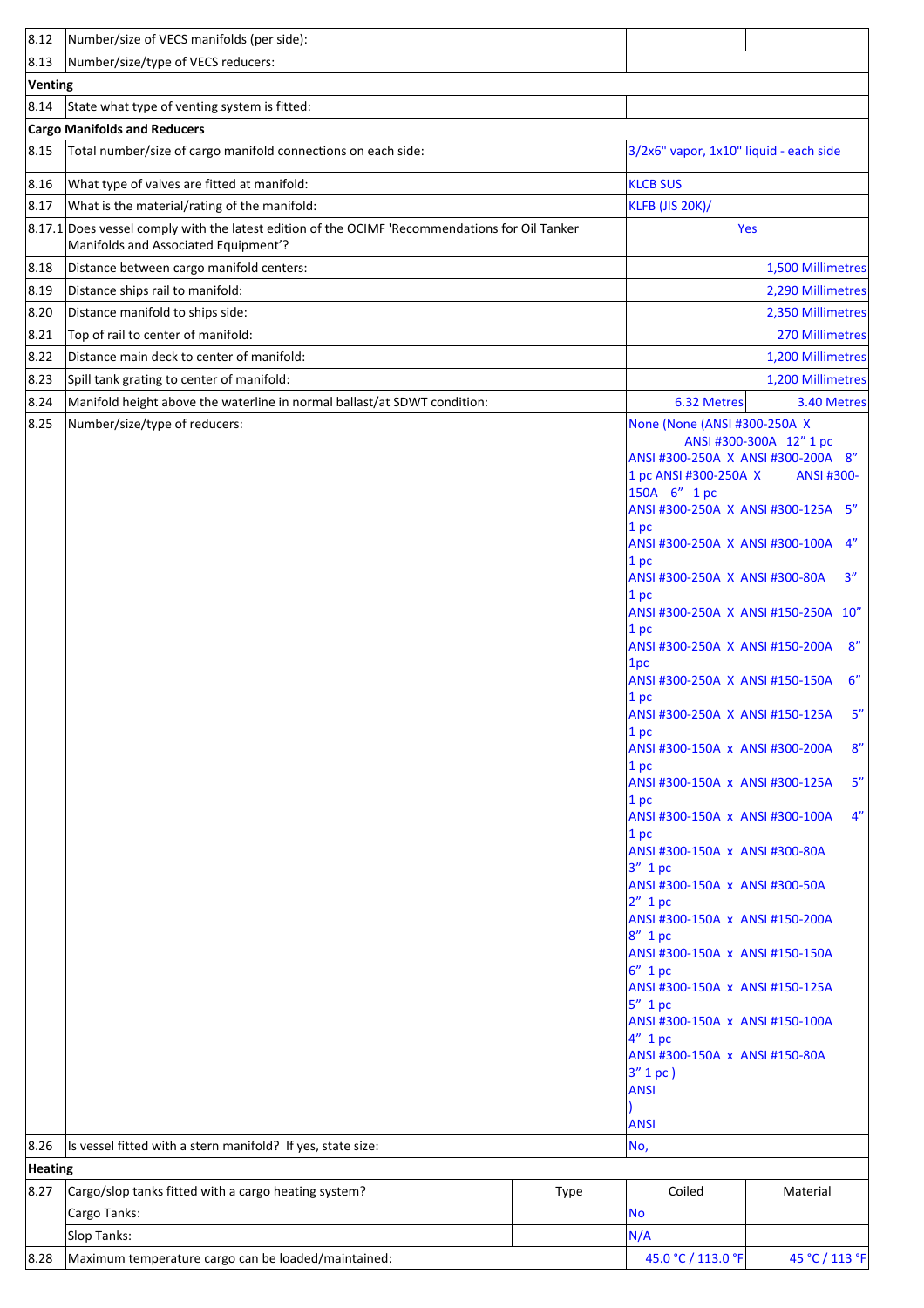| 19.  | <b>MOORING</b>                                                         |                |                  |                           |                            |
|------|------------------------------------------------------------------------|----------------|------------------|---------------------------|----------------------------|
|      |                                                                        |                |                  |                           |                            |
| 8.33 | Is at least one emergency portable cargo pump provided?                |                |                  | <b>Yes</b>                |                            |
|      | Stripping:                                                             |                |                  |                           |                            |
|      | Cargo Eductors:                                                        |                |                  |                           |                            |
|      | Cargo Pumps:                                                           | $\overline{2}$ | <b>Deep Well</b> | 400 M3/HR                 | 110 Meters<br>110 Meters   |
| 8.32 | Pumps                                                                  | No.            | <b>Type</b>      | Capacity                  | At What Head<br>$(sg=1.0)$ |
| 8.31 | How many cargo pumps can be run simultaneously at full capacity:       |                |                  |                           |                            |
|      | <b>Cargo Pumps</b>                                                     |                |                  |                           |                            |
| 8.30 | Is IGS supplied by flue gas, inert gas (IG) generator and/or nitrogen: |                |                  | <b>Nitrogen Generator</b> |                            |
|      | 8.29.1 Is a Crude Oil Washing (COW) installation fitted/operational?   |                |                  | N/A/N/A                   |                            |
| 8.29 | Is an Inert Gas System (IGS) fitted/operational?                       |                |                  | Yes/Yes                   |                            |
|      | Inert Gas and Crude Oil Washing                                        |                |                  |                           |                            |
|      | 8.28.1 Minimum temperature cargo can be loaded/maintained:             |                |                  |                           | $-10.0 °C / 14.0 °F$       |

| <u>.</u>          |                                                                                  |                |                     |                     |                                      |                                |
|-------------------|----------------------------------------------------------------------------------|----------------|---------------------|---------------------|--------------------------------------|--------------------------------|
| 9.1               | Wires (on drums)                                                                 | No.            | Diameter            | Material            | Length                               | <b>Breaking Strength</b>       |
|                   | Forecastle:                                                                      |                |                     |                     |                                      |                                |
|                   | Main deck fwd:                                                                   |                |                     |                     |                                      |                                |
|                   | Main deck aft:                                                                   |                |                     |                     |                                      |                                |
|                   | Poop deck:                                                                       |                |                     |                     |                                      |                                |
| 9.2               | Wire tails                                                                       | No.            | Diameter            | Material            | Length                               | <b>Breaking Strength</b>       |
|                   | Forecastle:                                                                      |                |                     |                     |                                      |                                |
|                   | Main deck fwd:                                                                   |                |                     |                     |                                      |                                |
|                   | Main deck aft:                                                                   |                |                     |                     |                                      |                                |
|                   | Poop deck:                                                                       |                |                     |                     |                                      |                                |
| 9.3               | Ropes (on drums)                                                                 | No.            | Diameter            | Material            | Length                               | <b>Breaking Strength</b>       |
|                   | Forecastle:                                                                      | 4              | 52 Millimetres PPL  |                     |                                      | 220 Metres 58.80 Metric Tonnes |
|                   | Main deck fwd:                                                                   |                |                     |                     |                                      |                                |
|                   | Main deck aft:                                                                   |                |                     |                     |                                      |                                |
|                   | Poop deck:                                                                       | 4              | 52 Millimetres PPL  |                     |                                      | 220 Metres 58.80 Metric Tonnes |
| 9.4               | <b>Other lines</b>                                                               | No.            | Diameter            | Material            | Length                               | <b>Breaking Strength</b>       |
|                   | Forecastle:                                                                      | 4              | 52 Millimetres PPL  |                     |                                      | 220 Metres 58.80 Metric Tonnes |
|                   | Main deck fwd:                                                                   | 8              | 40 Millimetres PPL  |                     | 220 Metres                           | <b>32 Metric Tonnes</b>        |
|                   | Main deck aft:                                                                   | 8              | 40 Millimetres PPL  |                     | <b>180 Metres</b>                    | <b>32 Metric Tonnes</b>        |
|                   | Poop deck:                                                                       | 4              | 52 Millimetres PPL  |                     |                                      | 220 Metres 58.80 Metric Tonnes |
| 9.5               | Winches                                                                          | No.            | No. Drums           | <b>Motive Power</b> | <b>Brake Capacity</b>                | Type of Brake                  |
|                   | Forecastle:                                                                      | $\overline{2}$ | <b>Double Drums</b> | <b>Hydraulic</b>    | 24.50 Metric Manual<br><b>Tonnes</b> |                                |
|                   | Main deck fwd:                                                                   |                |                     |                     |                                      |                                |
|                   | Main deck aft:                                                                   |                |                     |                     |                                      |                                |
|                   | Poop deck:                                                                       | $\overline{2}$ | <b>Double Drums</b> | <b>Hydraulic</b>    | 24.50 Metric Manual<br><b>Tonnes</b> |                                |
| 9.6               | Bitts, closed chocks/fairleads                                                   |                | No. Bitts           | <b>SWL Bitts</b>    | No. Closed Chocks                    | <b>SWL Closed Chocks</b>       |
|                   | Forecastle:                                                                      |                | 4                   |                     | 9                                    |                                |
|                   | Main deck fwd:                                                                   |                | 4                   |                     | 6                                    |                                |
|                   | Main deck aft:                                                                   |                | 4                   |                     | 4                                    |                                |
|                   | Poop deck:                                                                       |                | 4                   |                     |                                      |                                |
|                   | Anchors/Emergency Towing System                                                  |                |                     |                     |                                      |                                |
| 9.7               | Number of shackles on port/starboard cable:                                      |                |                     |                     |                                      | 9/10                           |
| 9.8               | Type/SWL of Emergency Towing system forward:                                     |                |                     |                     |                                      |                                |
| 9.9               | Type/SWL of Emergency Towing system aft:                                         |                |                     |                     |                                      |                                |
|                   | $9.10.1$ What is size of closed chock and/or fairleads of enclosed type on stern |                |                     |                     |                                      |                                |
| <b>Escort Tug</b> |                                                                                  |                |                     |                     |                                      |                                |
|                   | $9.10.2$ What is SWL of closed chock and/or fairleads of enclosed type on stern: |                |                     |                     |                                      | 24.983 Metric Tonnes           |
| 9.11              | What is SWL of bollard on poop deck suitable for escort tug:                     |                |                     |                     |                                      | 45.989 Metric Tonnes           |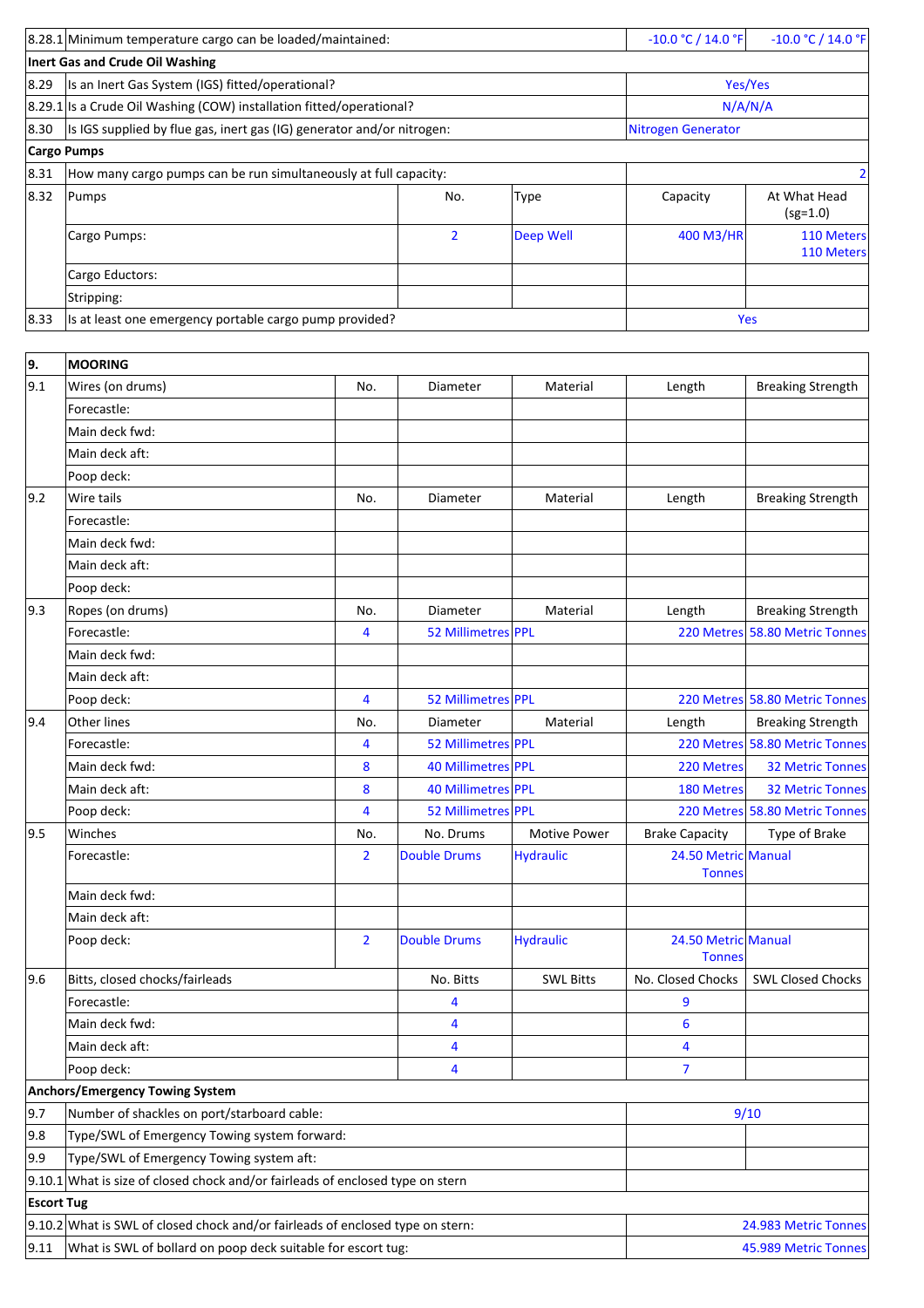| Lifting Equipment/Gangway |                                                                                                                                                                                                   |                                       |  |  |
|---------------------------|---------------------------------------------------------------------------------------------------------------------------------------------------------------------------------------------------|---------------------------------------|--|--|
| $ 9.12\rangle$            | Derrick/Crane description (Number, SWL and location):                                                                                                                                             | Cranes: 1 x 5 Tonnes<br><b>Center</b> |  |  |
| $ 9.13\rangle$            | Accommodation ladder direction:                                                                                                                                                                   |                                       |  |  |
|                           | Does vessel have a portable gangway? If yes, state length:                                                                                                                                        |                                       |  |  |
|                           | <b>Single Point Mooring (SPM) Equipment</b>                                                                                                                                                       |                                       |  |  |
| $ 9.14\rangle$            | Does the vessel meet the recommendations in the latest edition of OCIMF 'Recommendations for<br>Equipment Employed in the Bow Mooring of Conventional Tankers at Single Point Moorings<br>(SPM)'? | <b>No</b>                             |  |  |
| 9.15                      | If fitted, how many chain stoppers:                                                                                                                                                               |                                       |  |  |
| 9.16                      | State type/SWL of chain stopper(s):                                                                                                                                                               |                                       |  |  |
| 9.17                      | What is the maximum size chain diameter the bow stopper(s) can handle:                                                                                                                            |                                       |  |  |
| 9.18                      | Distance between the bow fairlead and chain stopper/bracket:                                                                                                                                      |                                       |  |  |
| 19.19                     | Is bow chock and/or fairlead of enclosed type of OCIMF recommended size<br>(600mm x 450mm)? If not, give details of size:                                                                         | N/A                                   |  |  |

| 10.              | <b>PROPULSION</b>                                               |                |                                                                                |                                                |
|------------------|-----------------------------------------------------------------|----------------|--------------------------------------------------------------------------------|------------------------------------------------|
| 10.1             | Speed                                                           |                | Maximum                                                                        | Economical                                     |
|                  | <b>Ballast speed:</b>                                           |                | 15.10 Knots (WSNP)                                                             | 13.30 Knots (WSNP)                             |
|                  | Laden speed:                                                    |                | 13.90 Knots (WSNP)                                                             | 12.50 Knots (WSNP)                             |
| 10.2             | What type of fuel is used for main propulsion/generating plant: |                |                                                                                | MGO/Diesel                                     |
| 10.3             | Type/Capacity of bunker tanks:                                  |                | Fuel Oil: 500.80 Cu. Metres<br><b>Diesel Oil:</b><br>Gas Oil: 81.40 Cu. Metres |                                                |
| 10.4             | Is vessel fitted with fixed or controllable pitch propeller(s): |                | Fixed                                                                          |                                                |
| 10.5             | Engines                                                         | <b>No</b>      | Capacity                                                                       | Make/Type                                      |
|                  | Main engine:                                                    | 1              | 2,640 Kilowatt MAN B&W                                                         | 6L35MC6.1                                      |
|                  | Aux engine:                                                     | $\overline{2}$ |                                                                                | 530 Kilowatt Daihatsu 6DL-16AE                 |
|                  | Power packs:                                                    | $\overline{2}$ |                                                                                | Taiyo Electric Co / FE<br>540L-6               |
|                  | Boilers:                                                        | 1              | Tonnes/Hour                                                                    | 0.75 Metric Alpha Laval /<br><b>Aalborg OC</b> |
|                  | <b>Bow/Stern Thruster</b>                                       |                |                                                                                |                                                |
| 10.6             | What is brake horse power of bow thruster (if fitted):          |                | Yes, 415 bhp                                                                   |                                                |
| 10.7             | What is brake horse power of stern thruster (if fitted):        |                | No,                                                                            |                                                |
| <b>Emissions</b> |                                                                 |                |                                                                                |                                                |
| 10.8             | Main engine IMO NOx emission standard:                          |                | <b>Tier II</b>                                                                 |                                                |
| 10.9             | Energy Efficiency Design Index (EEDI) rating number:            |                | 13.6                                                                           |                                                |

| 11.  | <b>SHIP TO SHIP TRANSFER</b>                                                                                                                          |                      |
|------|-------------------------------------------------------------------------------------------------------------------------------------------------------|----------------------|
| 11.1 | Does vessel comply with recommendations contained in OCIMF/ICS Ship To Ship Transfer Guide<br>(Petroleum, Chemicals or Liquified Gas, as applicable)? | Yes                  |
|      | $ 11.2 $ What is maximum outreach of cranes/derricks outboard of the ship's side:                                                                     | 4 Metres             |
| 11.3 | Date/place of last STS operation:                                                                                                                     | Dec 01, 2018 - Sohar |

| 12.  | <b>RECENT OPERATIONAL HISTORY</b>                                                                                                                                     |                                                                                                                      |  |
|------|-----------------------------------------------------------------------------------------------------------------------------------------------------------------------|----------------------------------------------------------------------------------------------------------------------|--|
| 12.1 | Last three cargoes/charterers/voyages (Last/2nd Last/3rd Last):                                                                                                       | 1) Temryuk - Samsun / AYGAZ / LPG<br>2) Temryuk - Burgas / AYGAZ / LPG Mix<br>3) Odessa - Yarimca / AYGAZ / LPG Miix |  |
| 12.2 | Has vessel been involved in a pollution, grounding, serious casualty, unscheduled repair or<br>collision incident during the past 12 months? If yes, provide details: | Pollution: No,<br><b>Grounding: No.</b><br>Casualty: No.<br>Repair: No.<br>Collision: No.                            |  |
| 12.3 | Date and place of last Port State Control inspection:                                                                                                                 | N/A                                                                                                                  |  |
| 12.4 | Any outstanding deficiencies as reported by any Port State Control? If yes, provide details:                                                                          | <b>No</b>                                                                                                            |  |
| 12.5 | Recent Oil company inspections/screenings (To the best of owners knowledge and without<br>guarantee of acceptance for future business)*:                              | <b>Contact Owners for details</b>                                                                                    |  |